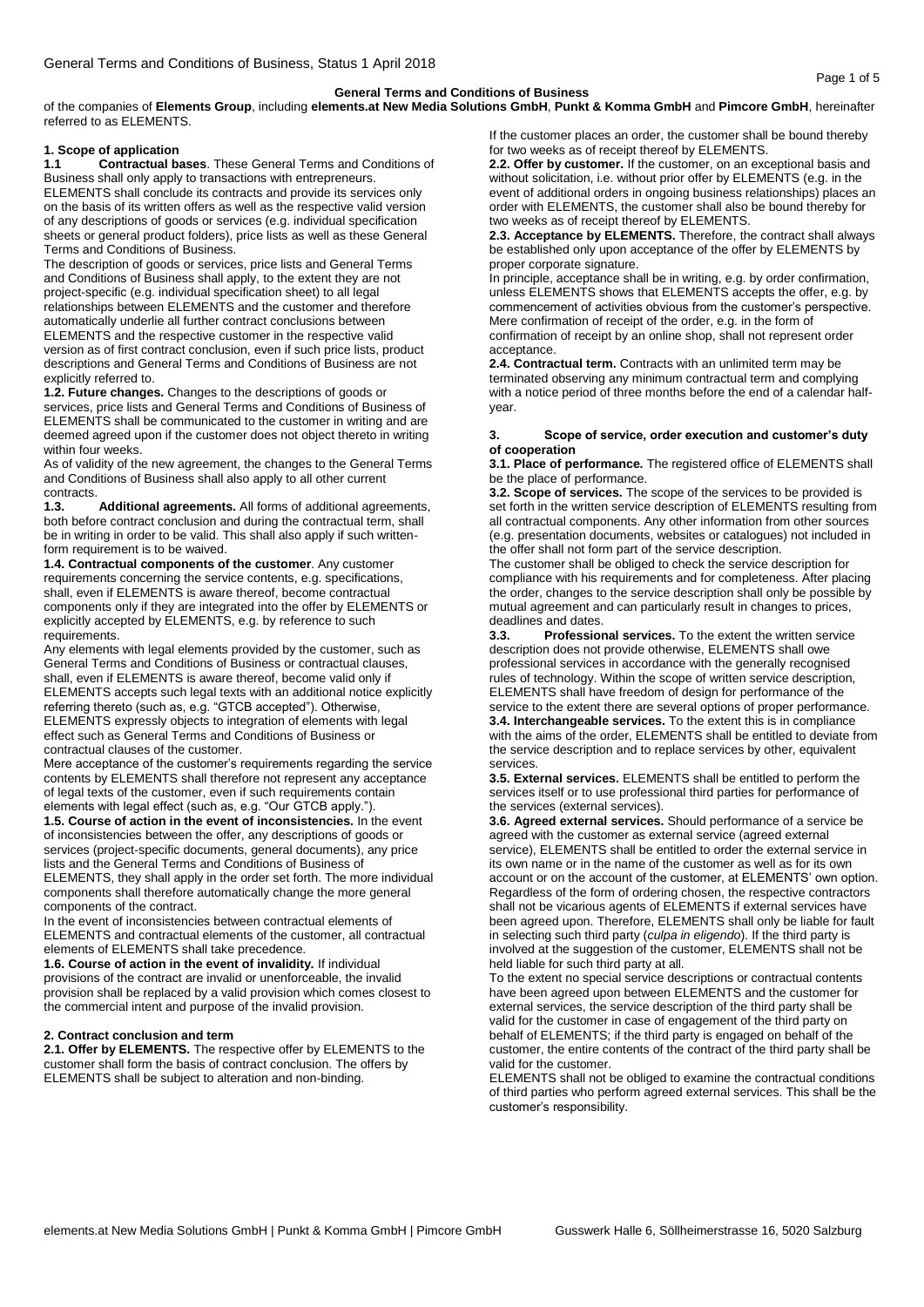The customer is aware that a lot of external services can only be used at standardised conditions which cannot be influenced, are frequently subject to foreign laws and jurisdiction and may be subject to unforeseeable and inevitable changes.

ELEMENTS shall solely check the service performance for suitability. If the third party is involved at the customer's suggestion, the customer shall examine the service description himself.

To the extent the term of agreed external services exceeds the term of the contract between ELEMENTS and the customer as agreed, the customer shall step in for external services ordered in the name or for account of ELEMENTS after the end of the contract between ELEMENTS and the customer. This shall particularly apply in case of termination of the contract for good reason.

**3.7. Divisible services.** In the case of divisible services, ELEMENTS shall be entitled to perform partial deliveries.

**3.8. Forfeiture.** The customer shall pick up any services ordered from ELEMENTS or provided to ELEMENTS for processing according to deadline. If collection does not take place in a timely manner, ELEMENTS shall be entitled to dispose of the services after three months, at the customer's expense.

**3.9. Dates and periods.** Any dates or periods for delivery of services or goods as stated by ELEMENTS shall be non-binding, unless they are explicitly marked as binding.

**3.10. Unforeseeable or inevitable events.** Unforeseeable or inevitable events – in particular the customer's default in performing his obligations as well as delays of ELEMENTS or its contractors unforeseeable and inevitable to ELEMENTS – shall extend periods and/or postpone dates by the duration of the unforeseeable and inevitable event plus the duration of the organisational measures required in such case. ELEMENTS shall inform the customer thereof in writing.

**3.11. Customer's duties of cooperation.** The customer shall immediately, without request, communicate to ELEMENTS any information in editable form in writing and provide to ELEMENTS any services as required for performance of the services by ELEMENTS. This shall particularly include appointment of a contact person for project coordination, the provision of documents, materials and systems, coordination for order details and acceptance (approval) of partial services and services.

If the fact that the customer needs to provide information or services becomes known only during performance of the services by ELEMENTS, the customer shall immediately provide the required services and/or information.

The customer himself shall check the information and services provided by him for suitability, accuracy and legality thereof. The customer shall be held liable for any damage arising from defective, delayed or failed cooperation of the customer and, in particular, for any additional expenses incurred by ELEMENTS in such context. To the extent ELEMENTS cannot perform the services according to agreement due to defective, delayed or failed cooperation of the customer, ELEMENTS shall be, irrespective of other rights, also be entitled to interrupt performance of the services, to squeeze in other services for other customers and to continue the services for the customer only after completion of such services to the extent the customer has fulfilled his duties of cooperation in the meantime; in such case, all deadlines and periods are postponed.

If third parties assert a claim against ELEMENTS due to an infringement of rights in connection with information or services provided by the customer, the customer shall indemnify ELEMENTS and support it in the defence against any third-party claims.

**3.12. Interventions by the customer.** If the customer independently intervenes in the services of ELEMENTS and makes changes contrary to agreement, he shall be held liable for the additional expenses for ELEMENTS arising therefrom, e.g. in connection with review, documentation, determination of defects, allocation of defects, removal of defects.

**3.13. Examination obligations of ELEMENTS.** ELEMENTS shall only ensure that the services created by ELEMENTS

as such are not unlawful (e.g. using a copyrighted work without the approval of the copyright holder).

However, ELEMENTS shall not be obliged to perform legal examinations of the services created by ELEMENTS for any violation of rights of third parties or any rights infringements which arise due to the type of use planned by the customer (e.g. use of a graphic as logo). The customer shall perform such legal checks, in particular with regards to administrative, criminal, competition, brand, trademark, design protection, copyright, personality and data protection legislation, himself or shall have them performed by a legal expert with corresponding qualification.

To the extent ELEMENTS indicates the necessity to perform an additional legal examination of services also regarding other rights or other risks before order placement or during order execution after becoming aware of the new order detail, the liability for performance of such legal examination regarding other rights or acceptance of such risks shall pass to the customer in the event that information or examination obligations existed for ELEMENTS. Thus, the service of ELEMENTS is deemed performed properly and in accordance with the agreement.

**3.14. Rights to the services.** In principle, ELEMENTS or its licensors shall be entitled to all rights in the agreed services. The customer shall be entitled to use the services after full payment of the agreed remuneration in the scope agreed with ELEMENTS or pre-defined by the licensors.

In case such scope was not agreed, it shall cover the non-exclusive use for the customer's own use within the company of the customer, excluding any right to sublicensing or handover to third parties (or affiliated companies), the right to editing being restricted to the statutory minimum extent.

The customer is aware that the services by ELEMENTS are often based upon works or services of third parties at very different licencing terms. The customer shall comply with such licencing terms of services or works of third parties which are a component of the services or works by ELEMENTS.

**3.15. Right to the end product.** The customer shall only be entitled to use of the service in the agreed form as end product, however, not to receipt of the bases, working aids, interim results etc. required for creation of the services. To the extent not agreed, ELEMENTS shall not be obliged to store such bases, working aids, interim results etc. after completion of its activities.

**3.16. Reference.** ELEMENTS shall be entitled to make reference to ELEMENTS and, if applicable, any other originator, in all services rendered by ELEMENTS for the customer and to use, under the reservation of withdrawal in writing at any time, in ELEMENTS' own advertising materials data such as name and logo of the customer, project description, project illustrations and the like as reference or as indication of the business relationship to the customer without the customer being entitled to remuneration.

#### **4. Special types of performance**

**4.1. Contents such as texts, photographs & graphics.** To the extent the services of ELEMENTS include preparation of contents such as texts, photographs and graphics, the offer shall only apply to one draft as well as to minor changes. If the customer is not satisfied with the draft in spite of professional performance according to the order preparation of further drafts shall be subject to charges. To the extent the customer provides such contents, this shall be in

digital quality suitable for further editing.

**4.2. Domain registration.** To the extent the services of ELEMENTS include registration of domains in the customer's name, such registration shall be subject to the conditions of the respective provider / registrar. For registration of domains for the customer, ELEMENTS shall only be obliged to take reasonable efforts regarding registration, however, not to ensure successful registration, as this depends on several factors which cannot be influenced by ELEMENTS. **4.3. Hosting.** To the extent the services of ELEMENTS include hosting of programs or data, ELEMENTS shall not be obliged to ensure specific reliability or data security to the extent no reliability or data security levels are agreed upon on an individual basis.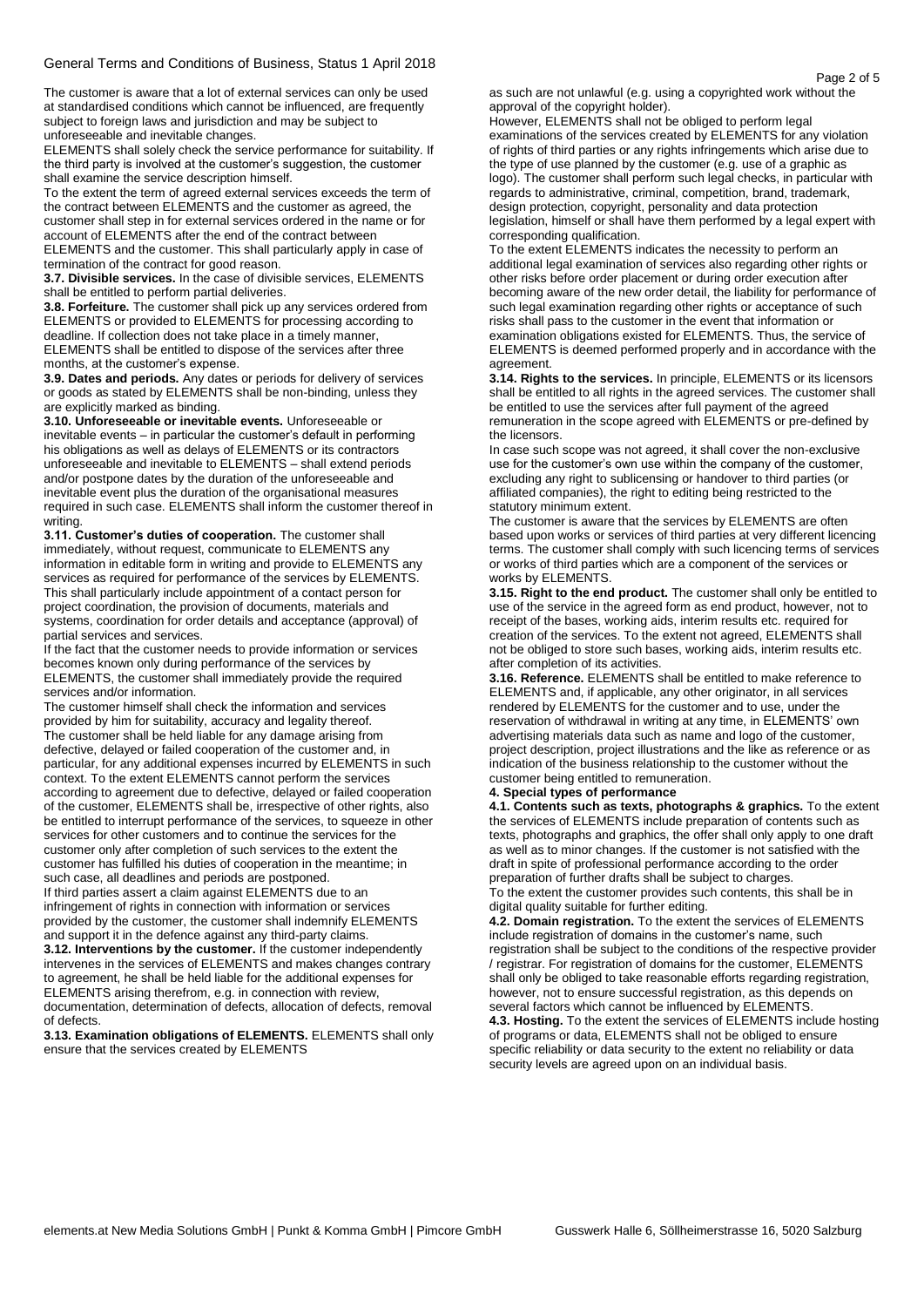# General Terms and Conditions of Business, Status 1 April 2018

Uptime of 99% referring to the contractual year is aimed at. **4.4. Search engine optimisation.** To the extent the services of ELEMENTS include services in the field of search engine optimisation, ELEMENTS shall only be obliged to perform professional execution suited to achieve the agreed goals but shall not be responsible for reaching specific goals.

**4.5. Availability.** Providers whose services are needed for contract performance often have their own terms regarding the decision whether and in which manner their services can be used. ELEMENTS shall only be obliged to perform professional execution but shall not be responsible for any negative consequences of unforeseeable individual decisions of such providers.

**4.6. Service and maintenance.** To the extent no service or maintenance activities were agreed upon, they shall not be included in the scope. To the extent the services of ELEMENTS do not contain service and maintenance activities, ELEMENTS shall not be subject to any specific response time, unless particular response times have been agreed upon on an individual basis.

**4.7. Data backup.** The customer shall be responsible for backup and security of his data, in particular before installation activities, maintenance activities or other activities performed by ELEMENTS. **4.8. Remote monitoring.** To the extent ELEMENTS uses systems for remote monitoring of the functional capacity of the systems of the customer without charging costs for such service, ELEMENTS shall not be responsible for monitoring of the functional capacity of such systems.

**4.9. Integration of third-party components and services.** To the extent the services of ELEMENTS include integration of third-party components and services, ELEMENTS shall only be obliged to execute performance in the scope as defined in the offer. Any subsequent changes shall no form part of the agreed scope of services but will be separately offered, ordered and invoiced.

**4.10. App programming.** To the extent the services of ELEMENTS include programming of applications, ELEMENTS shall only be obliged to perform execution based upon the rules of the app stores known at the point in time of the offer or any changes to the rules of the app stores already stipulated at the point in time of the offer for the point in time of completion. Any subsequent changes shall not be part of the agreed scope of service but will be separately offered, ordered and invoiced.

**4.11. App platform compatibility:** To the extent the services of ELEMENTS include development of apps for platforms, in the case of a native app for a certain platform, compatibility with the two most common versions of such platform at the point in time of the offer will be intended if this is possible due to the technology used; in the case of a non-native app, compatibility with the two most common platforms at the point in time of the offer, again with the two most common versions, will be intended.

**4.12. Cross-browser compatibility.** To the extent the services of ELEMENTS include creation of web applications, compatibility with those web browser versions will be intended, to the extent this is possible due to the technology used, which have a market share of at least 5% upon commencement of order performance.

**4.13. Use of external platforms.** To the extent the services of ELEMENTS include use of third-party platforms, ELEMENTS shall only be obliged to perform professional execution suited for achievement of the agreed objectives but shall not be responsible for achievement of certain objectives as many platforms frequently perform random restrictions of the possibilities of use.

**4.14. Printing.** To the extent the services of ELEMENTS include preparation of printed items, the customer shall provide printing data which meet the requirements of ELEMENTS.

The customer shall accept deviations regarding colour and material due to technical reasons and in accordance with industry standards, unless specific requirements were agreed upon. If specific requirements were agreed upon, the additional costs necessary for implementing such requirements shall be compensated by the

customer. Excess and short deliveries of up to 5% shall be permissible for very simple works, of up to 10% for more difficult works and will be invoiced proportionately based on continued printing. If materials are provided, the limits of tolerance of the supplier industry shall be additionally taken into account.

For German orthography, the latest edition of the *Duden* [dictionary of the German language] ("new orthography") shall be relevant.

Proof copies shall only be provided to the customer if agreed upon. However, ELEMENTS shall be entitled to provide proof copies without agreement.

#### **5. Fees**

**5.1. Prices.** All prices are ex place of business or office of ELEMENTS in EUR plus value-added tax in the statutory rate.

**5.2. Price quotations.** Price quotations of ELEMENTS shall be nonbinding.

If it is foreseeable after a non-binding price quotation that the actual costs will exceed the price quoted in writing by more than 15%, ELEMENTS shall inform the customer of the higher costs in writing. The cost overrun is deemed approved by the customer if the customer does not object thereto in writing within one week after such notice, stating a more cost-effective alternative in writing together with such objection. In case of cost overrun up to 15%, no separate information shall be required. Such cost overrun is deemed approved by the customer from the outset.

**5.3. Additional services.** All services of ELEMENTS which are not explicitly covered by the agreed fees, in particular any additional services agreed subsequently, shall be remunerated separately. **5.4. Advance on costs.** ELEMENTS shall be entitled to demand advances on costs to cover its own expenditures.

**5.5. Partial services.** ELEMENTS shall be entitled to account partial services.

**5.6. Unjustified rescission.** In case the customer rescinds from his order in whole or in part through no grossly negligent or intentional fault of ELEMENTS, ELEMENTS shall still be entitled to the agreed fees. In such case, ELEMENTS shall only have to take into account savings from purchases of goods and external services not effected. The same shall apply if ELEMENTS rescinds from the contract due to a reason in the customer's responsibility.

**5.7. Price adjustment.** For contracts with an unlimited term as well as contracts with automatic extension of the contractual term, ELEMENTS shall be entitled to perform a reasonable price adjustment on an annual basis taking into account factors such as inflation, consumer and producer price index, collective agreement conclusions, currency fluctuations as well as similar external factors which cannot be influenced by ELEMENTS.

Apart from that, ELEMENTS shall be entitled to perform reasonable price adjustments for individual services after conclusion of the contract if the costs of such services increase by more than 5% and if this cannot be influenced by ELEMENTS.

## **6. Payment**

**6.1. Maturity and payability.** The invoices of ELEMENTS shall be due net cash without any deduction as of the invoice date and shall, in the case of online transactions, be payable upon ordering if no other payment terms were agreed upon, and, apart from that, within 14 days of receipt of the invoice. The handover or shipment of goods or performance of other services generally takes place after full payment only.

**6.2. Retention of title.** It is deemed agreed that the goods delivered by ELEMENTS shall be subject to retention of title in favour of ELEMENTS until full payment of the purchase price and any interest and costs related thereto by the customer.

In the event of default, ELEMENTS shall be entitled to assert its rights from such retention of title. For such case, the customer agrees to the goods being collected by ELEMENTS. Assertion of the right of retention by ELEMENTS shall not result in a rescission from the contract, unless ELEMENTS explicitly declares rescission from the contract.

In the event of resale of the goods by the customer, the customer shall assign to ELEMENTS his claim against the purchaser for collateral purposes. ELEMENTS shall be entitled to inform the purchaser of such assignment.

**6.3. Prohibition on offsetting and withholding.** Even in case of connected claims, the customer shall not be entitled to offset his own claims against claims of ELEMENTS, unless the customer's claim was accepted by ELEMENTS in writing or determined by a court.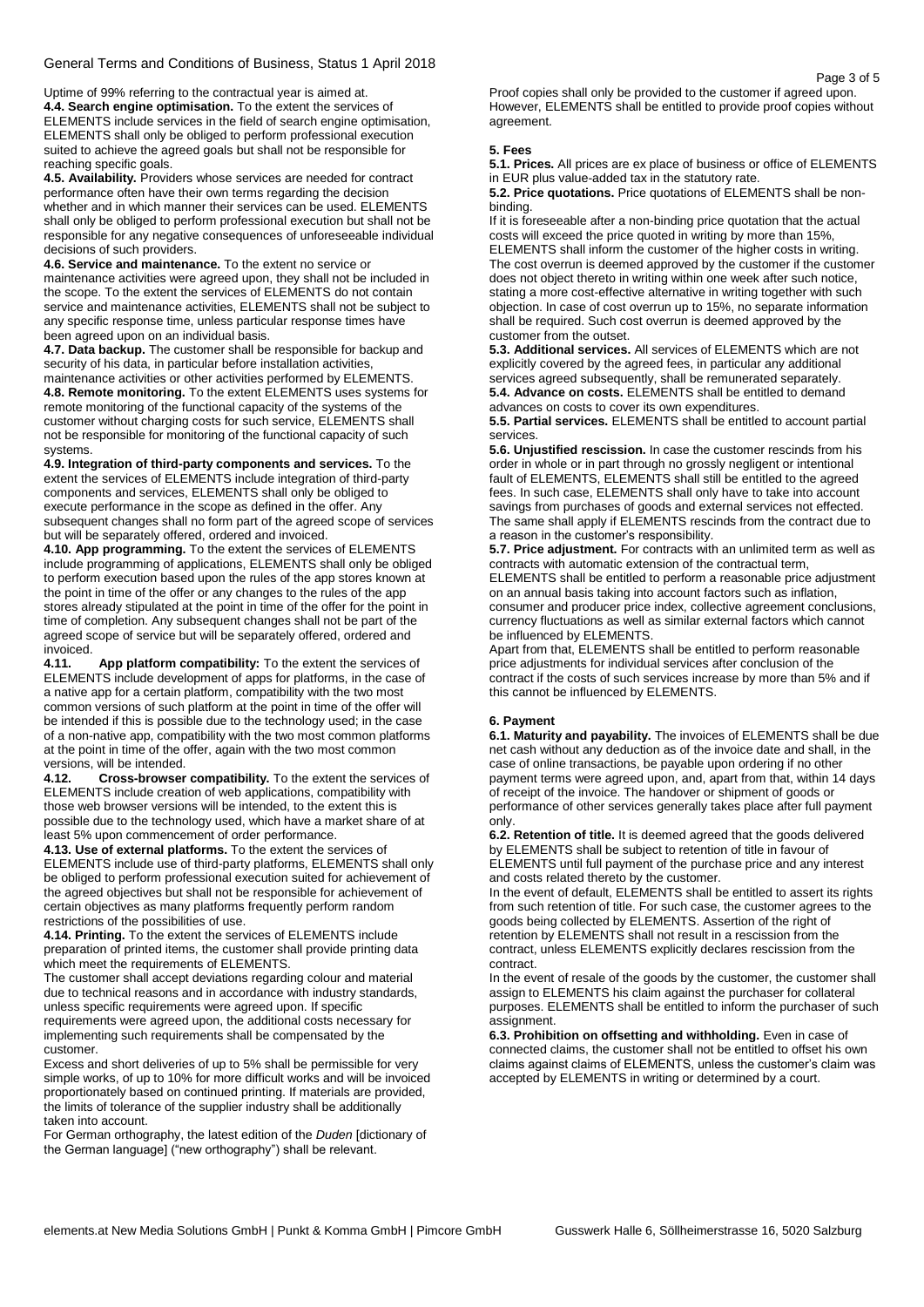Any right of withholding in favour of the customer shall be excluded. **6.4. Default in payment.** In case of late payment, the statutory interest rates applicable among entrepreneurs, at least 9% p.a., shall be payable. The customer shall bear all costs and expenditures connected to collection of the claim, such as in particular collection expenses or other costs required for appropriate enforcement of rights. **6.5. Continued default in payment.** After unsuccessful reminder of the customer, stipulating an extension period of at least 7 days, ELEMENTS may immediately declare due all services and partial services already performed in the course of other contracts entered into with the customer and temporarily suspend provision of services not paid yet until full payment of all outstanding remuneration claims. After fruitless expiry of another week, ELEMENTS shall be entitled to rescind from all contracts and to demand compensation for lost profits in addition to payment for the services already rendered. Thus, ELEMENTS shall also be entitled to suspend services already paid if suspension of the service results in savings. In such case. ELEMENTS shall be entitled to offset the savings against the outstanding claims. Regardless of such options, ELEMENTS can of course bring an action in court after expiry of the term of payment.

**6.6. Payment by instalments.** To the extent ELEMENTS and the customer enter into an instalment contract, it is deemed agreed that the entire amount owed becomes immediately payable even if only one instalment was not paid on time.

## **7. Data protection, secrecy & non-solicitation agreement**

**7.1. Data protection by ELEMENTS.** The processing of personal data of the customer or his employees affected by ELEMENTS for the purpose of contract performance shall take place on the basis of voluntary consent of the customer (e.g. for special categories of personal data), the existing contractual relationship as well as statutory provisions. There shall be no obligation to provide the consent (e.g. for special categories of personal data) and to enter into the contract. However, failure to provide such consent or to enter into the contract would result in the consequence that the order cannot be accepted. There will be further processing of data by ELEMENTS in accordance with the purpose of contract performance for the purpose of direct marketing in forms not subject to consent such as addressed advertising by post.

Any further processing for the purpose of direct marketing in forms subject to consent such as sending adverts in electronic form or placement of personalised adverts shall take place only on the basis of an additional voluntary consent of the customer. There shall be no obligation to grant such consent. Failure to grant such consent would only lead to the consequence that the customer does not receive any advertising in forms subject to consent.

Any data shall be subject to the agreed and/or statutory confidentiality obligation and protection of personal data. Any disclosure of the customer's data shall, except for characteristic commercial recipients such as banks, tax consultants, lawyers, shipping providers etc., be made only in accordance with statutory provisions or in coordination with the customer.

The customer agrees to worldwide processing of his data, in particular for the purpose of remote access by ELEMENTS for the purpose of order-related processing activities, e.g. in cases of emergency during business travels of ELEMENTS.

The data of the customer shall be stored for no more than thirty years after completion of the order for the purpose of documentation and meeting legal requirements.

The customer shall be entitled to withdraw his consent at any time. In case of written granting of the consent, withdrawal can only be made in writing, in case of consent to the receipt of electronic advertising, this may be made by clicking on the unsubscribe button. In such case, processing shall cease to the extent there is no other legal basis. Lawfulness of the data processed before withdrawal shall not be affected by such withdrawal.

The customer shall be entitled to object to the processing of his personal data for the purpose of direct advertising.

In the event of objection, your personal data will not be processed for the purpose of direct advertising.

**7.2. Data protection by the customer.** The processing of personal data of ELEMENTS or its employees affected by the customer for the purpose of contract performance shall take place on the basis of the existing contractual relationship as well as statutory provisions. There shall be no obligation to enter into the contract. However, failure to enter into the contract would result in the consequence that the order cannot be placed.

Any further processing of the data by the customer for other purposes shall not be permissible.

Any data shall be subject to the agreed and/or statutory confidentiality obligation and protection of personal data. Any disclosure of

ELEMENTS' data shall, except for characteristic commercial recipients such as banks, tax consultants, lawyers, shipping providers etc., be made only in accordance with statutory provisions or with consent of ELEMENTS.

The customer shall be entitled to store the data of ELEMENTS for no more than thirty years after completion of the orders for the purpose of documentation and meeting legal obligations.

**7.3. Rights of data subjects.** ELEMENTS and the customer or their employees affected shall have the right to access, rectification and erasure of their personal data, right to restriction of data processing, right to data portability and the right to lodge a complaint with the data protection authority (*Österreichische Datenschutzbehörde* [Austrian Data Protection Authority], Wickenburggasse 8, 1080 Vienna, telephone: +43 1 531 15 – 202525, e-mail: dsb@dsb.gv.at).

**7.4. Secrecy.** The customer shall keep secret any information regarding ELEMENTS, their projects and other customers worth protecting and must not use them for himself. This agreement shall survive any termination of the contract. In the event of breach of this obligation, a contractual penalty of EUR 50,000.00 per breach shall be payable.

**7.5. Non-solicitation agreement.** The customer must not entice away or headhunt any other customers or employees of ELEMENTS. This agreement shall continue in effect for three years after any termination of the contract. In the event of breach of this obligation, a contractual penalty of EUR 50,000.00 per breach shall be payable.

## **8. Liability**

**8.1. Transfer of risk.** When shipping goods, risk shall always be transferred to the customer as soon as ELEMENTS handed over the goods to the transportation company. Shipping of goods is generally not insured, unless the customer instructed ELEMENTS to insure the goods at the customer's expense.

**8.2. Obligation to make complaints.** Upon request for interim acceptance by ELEMENTS, after handover and commencement of actual operation, the customer shall accept ("release") in writing the services handed over or to be accepted or make a written complaint regarding any defects or damage no later than within 14 days. In case of interim acceptance, ELEMENTS may continue working only after successful interim acceptance / "release". If the acceptance or complaint does not take place in a timely manner, the services are automatically deemed accepted by the customer. Hidden defects or damage occurring only after 14 days but within applicable guarantee, warranty or indemnity periods shall also be

reported by the customer within 14 days after detection. The obligation to make complaints shall cover any defects or damage

which the customer should detect exercising due diligence of a prudent businessman in the course of an appropriate inspection. For interim acceptances, the inspection has to be equivalent to a final, detailed and particularly careful inspection due to the special importance of interim acceptances in order to prevent defects which would affect all further service steps. During handover, the inspection has to be equivalent to a first but still thorough inspection. Upon commencement of actual operation, the inspection has to be equivalent to a final, detailed and particularly careful inspection